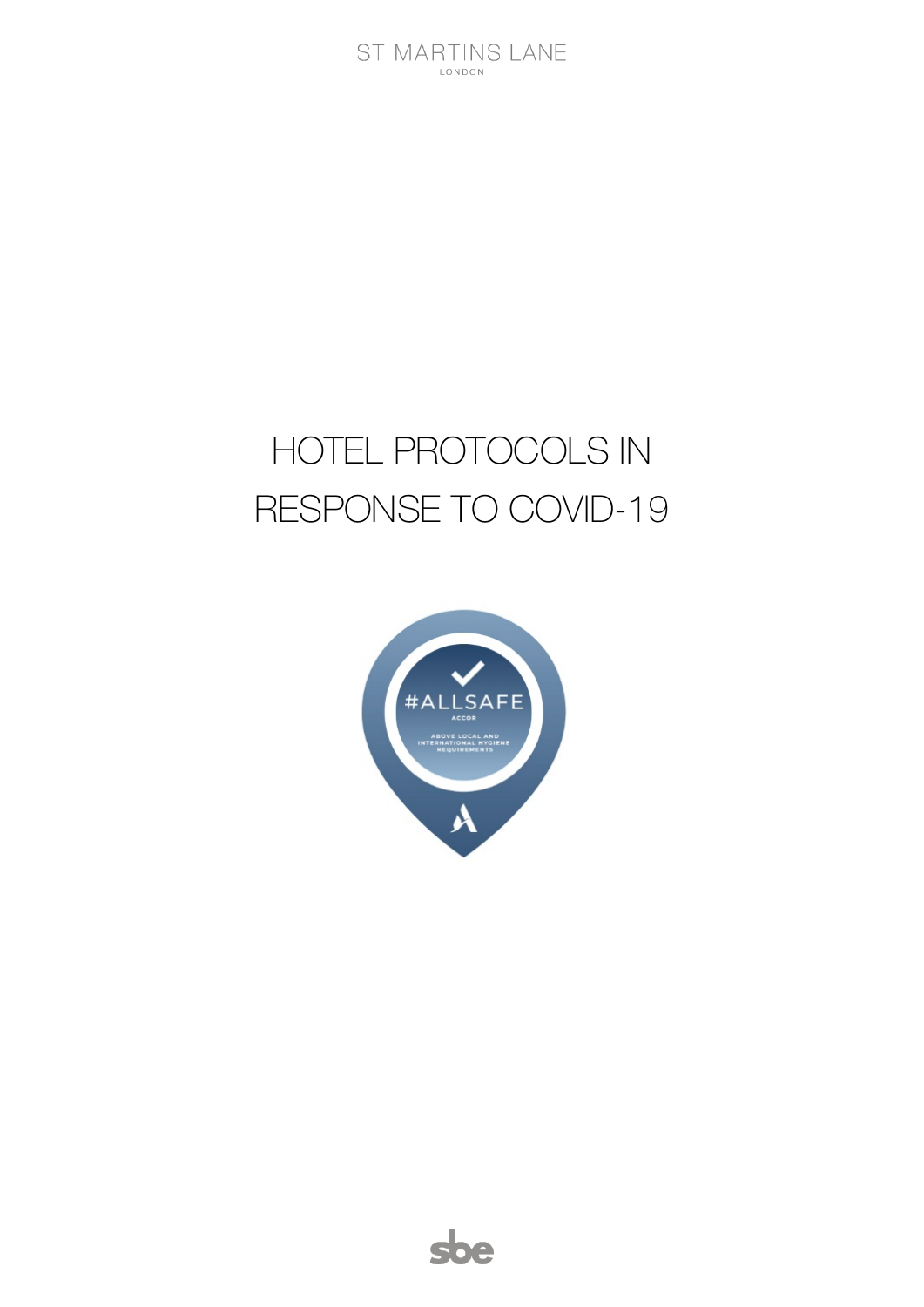## ST MARTINS LANE **LONDON**

As part of a global, luxury hospitality brand, our top priority is always the health and wellbeing of our guests, potential guests and team members. We continue to monitor official updates and resources and are taking the required steps to be responsible during this time.

## PUBLIC AREAS

- All public areas are deep cleaned overnight by a specialist company
- Public spaces are on a 1-hour rotational schedule for the housekeeping team so that all high touch areas are frequently sanitised
- Soft furnishings such as cushions and throws have been removed
- Hand dryers have been turned off in public restrooms to minimise air flow, paper towels are now available instead
- Automatic hand sanitiser dispensers are present at:
	- o The entrance and exit doors to hotel lobby<br>
	The entrance to lift on each quest floor
		- The entrance to lift on each quest floor
	- o The entrance to all open food & beverage outlets
	- o The entrance to meeting spaces
- Guests are reminded to wear face masks in public spaces which is aided by signage around the hotel
- To adhere to government guidelines there is a 1 person / 1 family per guest lift policy and indicated by signage
- Floor signage has been placed to support social distancing practice

# FOOD & BEVERAGE OUTLETS

- All food & beverage spaces, including kitchens, are deep cleaned overnight by a specialist company
- Tables and chairs are disinfected between each guest
- Menus are digital via a QR code, single use menus are also available on request
- All team members wear face masks / visors
- Share items such as the salt and pepper shakers have been removed
- Breakfast buffet has been removed
- All food and beverage outlets comply with government regulations in regards to social distancing, group dining and operating hours
- Track and trace is in place for each quest
- Each team member have been given their own equipment such as pens, access cards and bottle openers to remove the possibility of cross contamination
- Room service trolleys are sanitised between each delivery with records retained
- Screens are utilised in EllaMia to reduce contact between quests and the team. Table service is in place in the other outlets
- Cashless payment are taken where possible
- Enhanced goods receiving protocols are implemented including social distancing, one way systems and staggered delivery times

#### GUEST BEDROOMS

- Guest bedrooms are left for 24 hours after each departure to minimise risk to team members
- New cleaning materials are used for each quest bedroom including, but not limited to, clothes, sponges and gloves. The items are individually bagged between each room.
- All hard surfaces have enhanced cleaning protocols
- Minibars are sanitised between each quest and sealed to ensure safety
- All in-room collateral such as menus and promotional material have been removed and available digitally
- Coffee machines have been removed from quest bedrooms and are available upon request- they are fully sanitised between each guest.
- After each guest departure, once room has been fully cleaned, it is electrostatically sprayed with sanitiser then sealed for the next guest

# LAUNDRY PROCEDURE

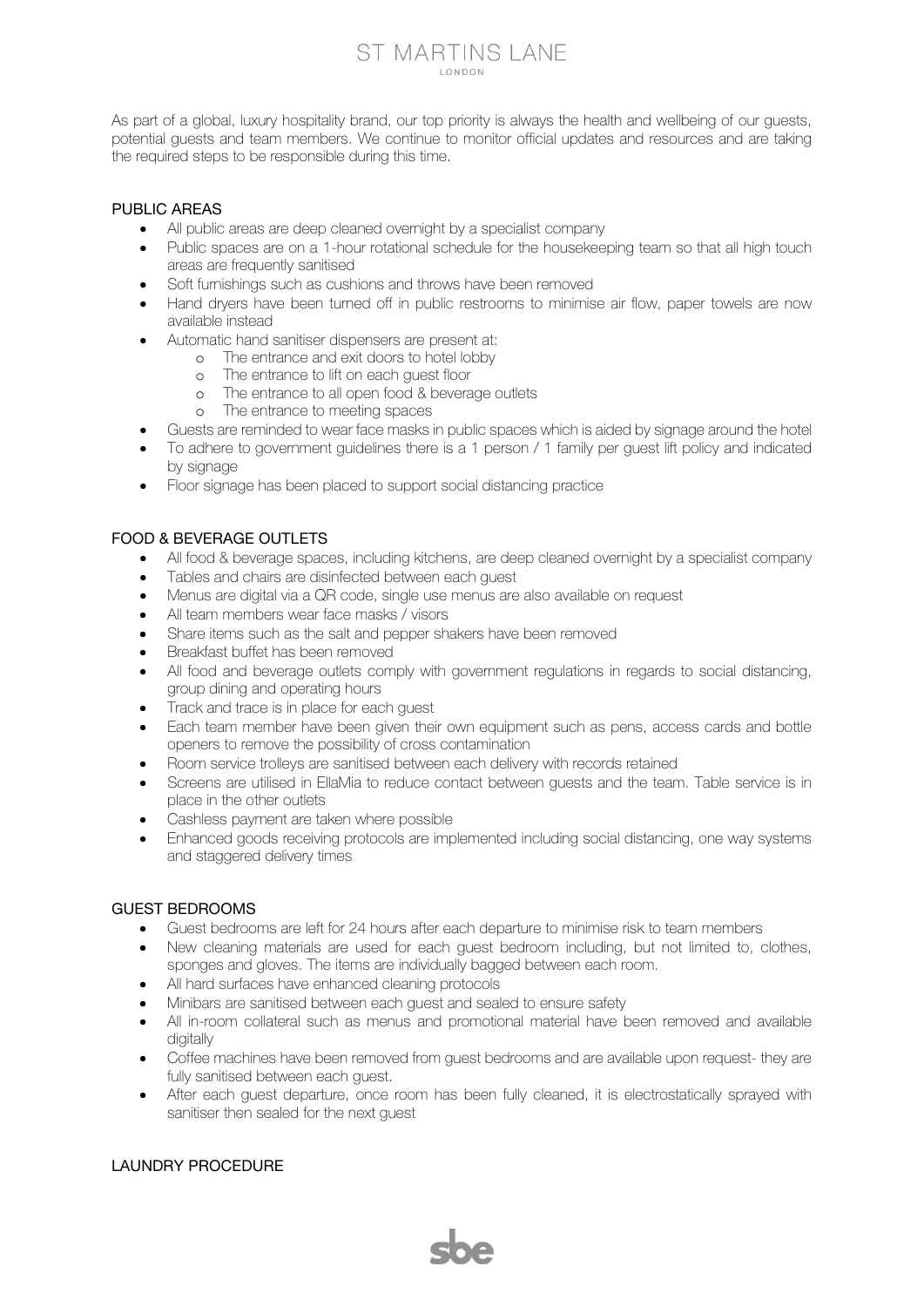### ST MARTINS LANE **LONDON**

- Guest linen is sent out to a specialist company and washed at the warmest possible temperature for each item with biological detergent
- Duvets and pillows are sanitised after every guest
- Bathrobes, towelling and amenities are removed after each guest
- During each linen change the items are individually bagged to prevent cross contamination

#### CHECK-IN PROCEDURE

- In advance of each guest arrival we communicate our Covid-19 enhanced procedures
- Housekeeping service is only be offered if the quest is not inside the room, timings are confirmed upon arrival
- Contactless delivery of towels and amenities are available upon request
- Each item used during the check-in process are sanitised prior to using
- Card payments are encouraged
- Track and trace is in place for each guest
- Contactless check-out is available with guest invoices sent electronically

## LUGGAGE AND GUEST ORIENTATION PROCEDURE

- Social distancing is observed during the arrival and departure process at the hotel
- Bell team members handling guest luggage will sanitise hands before and after contact
- Luggage is loaded onto bell trolleys and delivered to the room once the guest is inside. The bell trolleys are sanitised between each guest's luggage and records are retained
- Luggage is placed inside the door, however Bell Team member will not enter the room
- Guest are given room information and orientation from the threshold of the door to maintain social distancing
- Valet parking is only be offered as a last resort, we operate a self-parking procedure where possible

#### TEAM INFORMATION

- All team members have received Covid-19 specific training prior to their return to work, this includes:
	- o Procedure to follow if team member, guest or colleague displays symptoms
		- o Departmental training on new procedures in each area
		- o Correct hand washing procedures are retrained
- Prior to each shift team members have to complete a health questionnaire confirming that they are fit and well to work
- Mandatory temperature checks are conducted prior to each team member starting their shift
- Face masks and/or visors are wom by all team members, unless there is a medically recognised reason not to
- Enhanced safety measures are in place for the team, including but not limited to:
	- o One way systems in corridors
	- o Hand sanitiser stations at all high traffic areas
	- o Office spaces are socially distanced, if not possible screens are utilised
	- o Antimicrobial material are installed all high traffic door handles, pull bars and push plates
	- o Staggered times for welfare areas such as the staff canteen
	- o Maximum capacity for changing rooms, service lifts and restrooms
	- o Refillable water bottles provided for all team members
	- o Staggered arrival and departure times for the team
	- o Increase cleaning frequency for all back of house spaces
	- o Working from home are utilised where possible
- Signage has been displayed in all back of house areas in regards to mask wearing, hand sanitising and correct glove disposal
- Team members who have been identified as high risk are given additional consideration and support